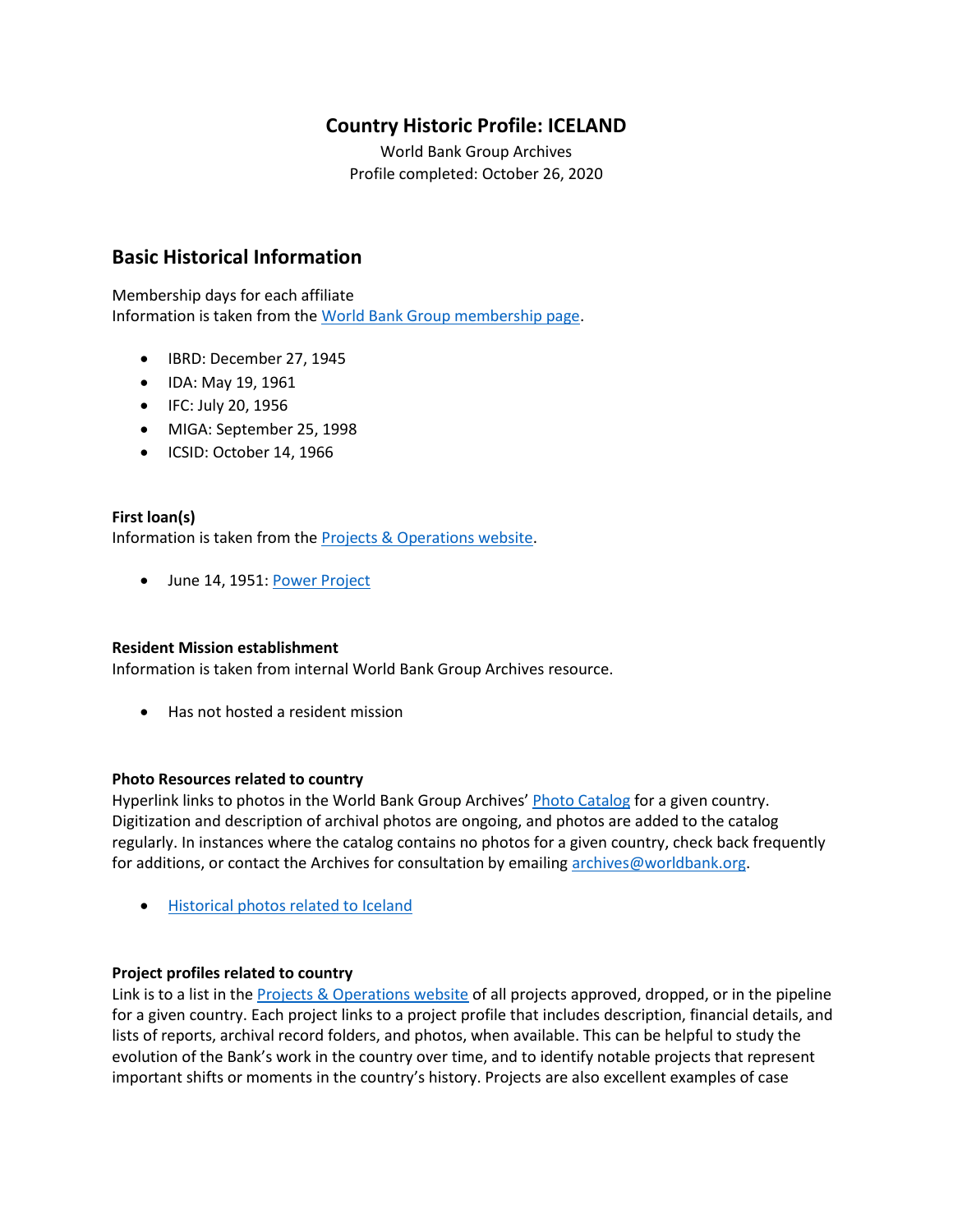studies of how the Bank made an impact in a particular sector. The WBG Archives have original records and other information related to these projects. Email [archives@worldbank.org](mailto:archives@worldbank.org) for guidance.

• [Iceland project profiles in Projects & Operations](https://projects.worldbank.org/en/projects-operations/projects-summary?countrycode_exact=IS)

#### **Description of operational records in Archives Holdings**

Archival records relating to Bank operations are described according to the ISAD(g) standard and are accessible in our [Archives Holdings catalog.](https://archivesholdings.worldbank.org/) Descriptions include lengthy organizational histories of the regional vice presidency responsible for operations in that region and a description of records created and transferred to the Archives by that vice presidency. The descriptions in the catalog can be helpful to understand the organizational context of Bank work, and to understand more about the content of the records in the Archives.

• [Records of the Europe and Central Asia Regional Vice Presidency](https://archivesholdings.worldbank.org/records-of-europe-and-central-asia-regional-vice-presidency)

### **Chronology events**

Events have been selected from the Archivists' Chronology, an 800+ page resource compiled by Bank Group archivists over the course of the institution's history. Events chosen include important firsts, milestones and other events that evidence the country's development history and/or its relationship with the World Bank Group. The Archivists' Chronology is accessible on [this page.](https://www.worldbank.org/en/about/archives/history/timeline) This list of events can be helpful to determine if you'd like to dig deeper into any moments in the country's history of engagement with the Bank. The WBG Archives may have original records and other information about these events. Email [archives@worldbank.org](mailto:archives@worldbank.org) for guidance.

#### **Bretton Woods Conference; Representatives of Iceland Attend**

July 1-22, 1944

**IBRD Articles of Agreement Signed by Iceland**  December 27, 1945

**Iceland Approve Use of Paid-In Currency** September 14, 1950

**First Funding for Iceland: Power Project**  June 20, 1951

**IFC Articles of Agreement Signed by Iceland** July 20, 1956

**IDA Articles of Agreement Signed by Iceland** May 19, 1961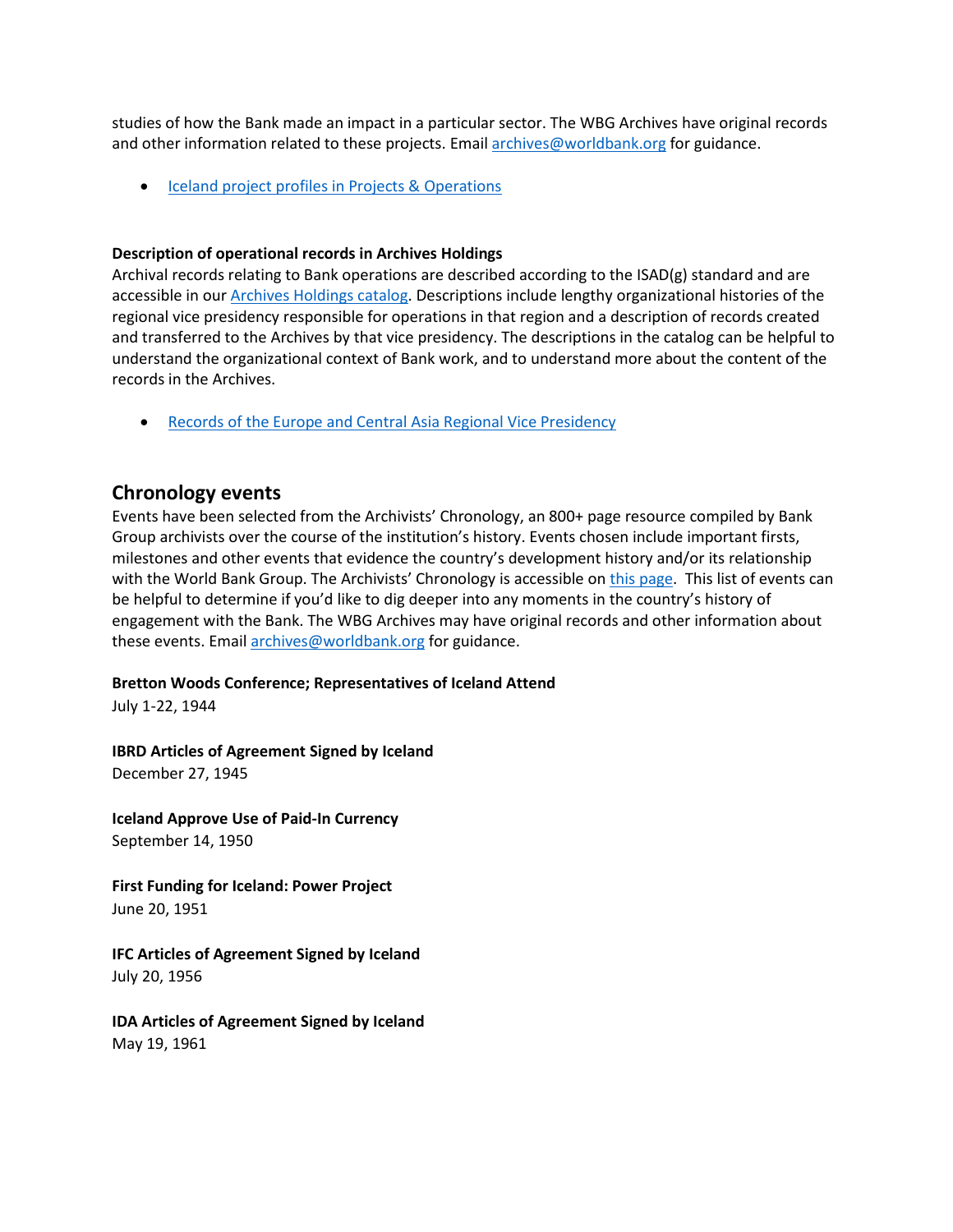**Executive Directors Approve Text of Convention on the Settlement of Investment Disputes Between States and Nationals of Other States; Iceland among Original Members**  March 29, 1965

**The Convention on the Settlement of Investment Disputes (ICSID) Enters into Force; Iceland among Original Members**  October 14, 1966

**Iceland: First Change from Part II to Part I Status in IDA** October 1971

**Fisheries Loan to Iceland Announced** October 18, 1973

**MIGA Articles of Agreement Signed by Iceland** September 25, 1998

## **World Bank Group Timeline Events**

Events are selected from th[e World Bank Group Timeline.](https://timeline.worldbank.org/#event-bretton-woods-conference-begins) The Timeline is an online platform created by the Archives designed to highlight the important events in the Bank Group's history and to illuminate those events through a variety of archival records, photos, video and audio clips, oral history transcripts, reports, and more.

Eleven European [Countries sign IBRD Articles of Agreement](https://timeline.worldbank.org/?field_timeline_target_id=All&combine=Iceland#event-eleven-european-countries-sign-ibrd-articles-of-agreement) December 27, 1945

[The Economic Position of Iceland Released](https://timeline.worldbank.org/?field_timeline_target_id=All&combine=Iceland#event-the-economic-position-of-iceland-released) April 12, 1951

[First World Bank funding to Iceland Approved](https://timeline.worldbank.org/?field_timeline_target_id=All&combine=Iceland#event-first-world-bank-funding-to-iceland-approved) June 14, 1951

## **Early Country Economic Reports**

Reports have been selected from the [Documents & Reports website,](https://documents.worldbank.org/) a database of publicly available World Bank Group authored reports and publications dating to the opening of the Bank in 1946. Country economic reports that are selected here are, in many cases, some of the earliest economic studies ever published on Bank member countries. Reports discussing the whole economy of a country, rather than individual sectors, are prioritized in this list.

| <b>Iceland manual</b>                                         | June 1, 1949   |
|---------------------------------------------------------------|----------------|
| The economic position of Iceland                              | April 12, 1951 |
| Summary report of the technical assistance mission to Iceland | April 12, 1951 |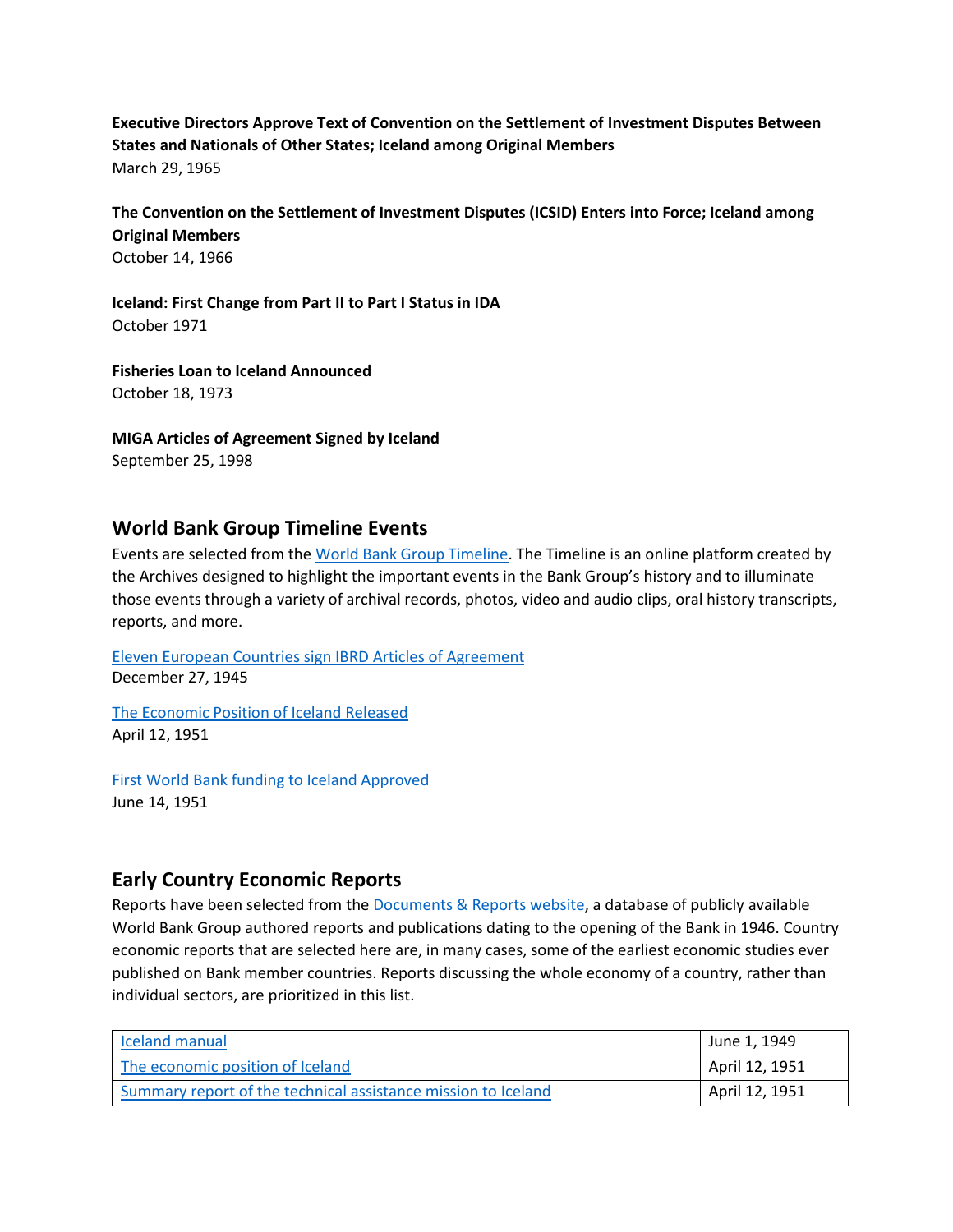| An investment program for Iceland                                     | June 11, 1951     |
|-----------------------------------------------------------------------|-------------------|
| Recent economic developments in Iceland                               | August 20, 1952   |
| Iceland - The creditworthiness of Iceland                             | January 31, 1953  |
| Iceland - Economic report                                             | June 25, 1953     |
| <b>Iceland: Mission report</b>                                        | August 31, 1956   |
| <b>Bank relations with Iceland</b>                                    | January 28, 1957  |
| Iceland - The economy                                                 | February 28, 1962 |
| Iceland - The economy                                                 | May 31, 1966      |
| Iceland - Current economic position and prospects (Vol. 2): Annex -   | October 31, 1969  |
| Manufacturing industries: prospects for expansion and diversification |                   |
| Iceland - Current economic position and prospects: Main Report        | October 31, 1969  |

# **Country Assistance Strategies**

The list is based on a similar list compiled by the World Bank's Secretary's staff. Introduced in 1990 and replaced by the Country Partnership Framework (CPF) in 2014, the CAS is an overview of each borrowing country's current economic situation and contains a discussion of its development challenges, prospects, and project-planning. CASs were often initially published as part of project documents but later on were published as standalone documents.

None.

# **Staff Newsletters**

Resources have been selected from the World Bank Group's [Documents & Reports website.](https://documents.worldbank.org/) The World Bank has produced a staff newsletter since 1947. The publication changed its name twice: from International Bank Notes to Bank Notes in 1971 and then to Bank's World in 1982. The newsletter moved online in 2000 and physical publication ceased. In addition to offering news relating to Bank operations and country development, the newsletters were intended to foster a sense of community among staff by highlighting social events, marriages and births, the arrival of new staff, recreational events, favorite cooking recipes submitted by staff, and features on different aspects of staff's home country and culture.

| International Bank Notes -- Vol. 5, Iss. 12 | December 1, 1951 | "Reykjavik - An Impression"        |  |
|---------------------------------------------|------------------|------------------------------------|--|
| International Bank Notes -- Vol. 15, Iss. 3 | March 1, 1961    | "A winter visit to Iceland"        |  |
| Bank's World -- Vol. 13, Iss. 8             | August 1, 1994   | "The Bank's First Renewable Energy |  |
|                                             |                  | Project - Procedures were Simpler  |  |
|                                             |                  | 30 years ago"                      |  |

## **Oral histories**

Oral histories are selected from the World Bank Group Archives' [Oral History website.](https://oralhistory.worldbank.org/) The site contains transcripts of oral history interviews with departed staff and, in lesser number, Executive Directors and other individuals affiliated with or impacted by the World Bank Group. Interviews were conducted as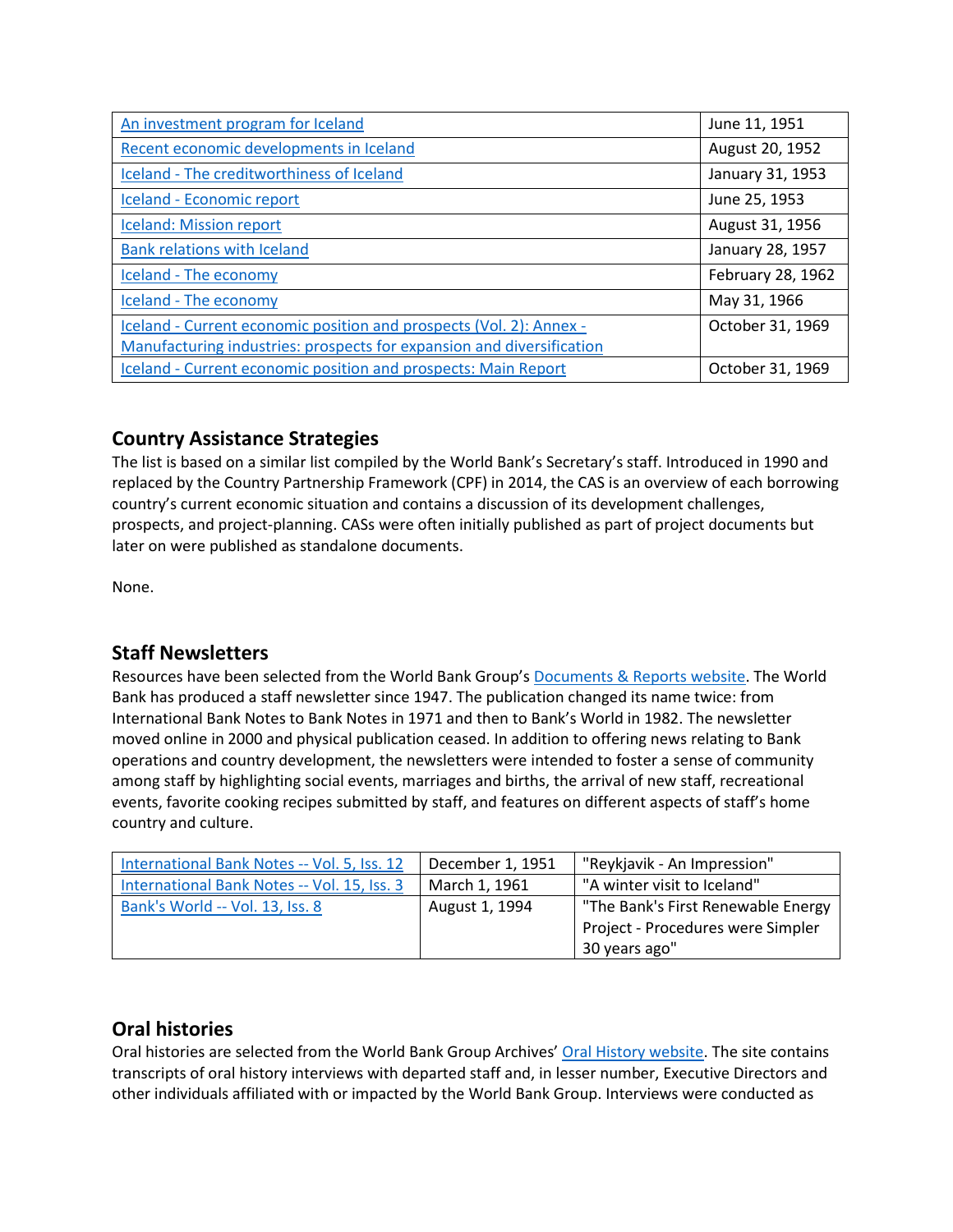part of an ongoing effort by the Archives to collect the personal stories and reflections of Bank Group staff. A portion of the interviews was conducted as research for publications. Each transcript provides a valuable first-person account of Bank activities and decision-making from the very beginning of its operations.

| $\overline{\phantom{a}}$<br>Einar<br>' Magnussen | 199 <sup>°</sup> |
|--------------------------------------------------|------------------|

## **Online exhibits**

Online exhibits are authored by the World Bank Group staff and are accessible on both the Archives' [external site](https://www.worldbank.org/en/about/archives/history/exhibits) and as a [series of older exhibits](https://documents.worldbank.org/en/publication/documents-reports/documentlist?colti=World%20Bank%20Group%20Archives%20exhibit%20series) in the Documents & Reports website. Exhibits focus on notable personalities and accomplishments in the Bank Group's history.

None.

## **Executive Directors**

The list is based on the World Bank Group [Board of Directors website.](https://worldbankgroup.sharepoint.com/sites/wbsites/ExecutiveBoard/Pages/pc/About-the-Boards-05222019-155532/List-of-Executi-05222019-155839.aspx) The country following the name of each ED indicates their nationality.

| GUTT, Camille, (Belgium)          | May 7, 1946       | May 8, 1946      |
|-----------------------------------|-------------------|------------------|
| ANSIAUX, Hubert, (Belgium)        | June 17, 1946     | November 1, 1946 |
| DE VOGHEL, Franz (Belgium)        | November 1, 1946  | October 31, 1948 |
| GORDON, Donald, (Canada)          | November 8, 1948  | November 2, 1949 |
| RASMINSKY, Louis (Canada)         | February 3, 1950  | October 31, 1952 |
| SVEINBJORNSSON, Erling, (Denmark) | November 1, 1952  | October 31, 1954 |
| ARNASON, Jon, (Iceland)           | November 1, 1954  | October 31, 1956 |
| VIIG, Sven, (Norway)              | January 1, 1957   | October 31, 1958 |
| HAMMARSKIOLD, T.L., (Sweden)      | November 1, 1958  | October 31, 1960 |
| LUNDGREN, Ake, (Sweden)           | November 1, 1960  | October 31, 1962 |
| <b>BRUN, Alice (Denmark)</b>      | November 1, 1962  | October 31, 1964 |
| THOR, Vilhjalmur (Iceland)        | November 1, 1964  | October 31, 1966 |
| SKJERDAL, Karl (Norway)           | November 1, 1966  | October 31, 1968 |
| KARLSSON, Erik, (Sweden)          | November 1, 1968  | October 31, 1970 |
| TORNQVIST, Erik, (Finland)        | November 1, 1970  | October 31, 1972 |
| KASTOFT, Hans E., (Denmark)       | November 3, 1972  | March 31, 1974   |
| KRYGER, Poul H. (Denmark)         | April 1, 1974     | October 31, 1974 |
| SIGURDSSON, Jon (Iceland)         | November 1, 1974  | October 31, 1976 |
| MAGNUSSEN, Einar (Norway)         | December 27, 1976 | March 31, 1979   |
| LUNDSTROM, Hans (Sweden)          | April 1, 1979     | July 31, 1982    |
| KORPINEN, Pekka, (Finland)        | August 1, 1982    | July 31, 1985    |
| HAXTHAUSEN, C. Ulrik (Denmark)    | August 1, 1985    | July 31, 1988    |
| HARALZ, Jonas H. (Iceland)        | August 1, 1988    | July 31, 1991    |
| MAGNUSSEN, Einar (Norway)         | August 1, 1991    | July 31, 1992    |
| MAEHLUM, Jorunn, (Norway)         | August 1, 1992    | October 31, 1992 |
| MAEHLUM, Jorunn, (Norway)         | November 1, 1992  | August 1, 1994   |